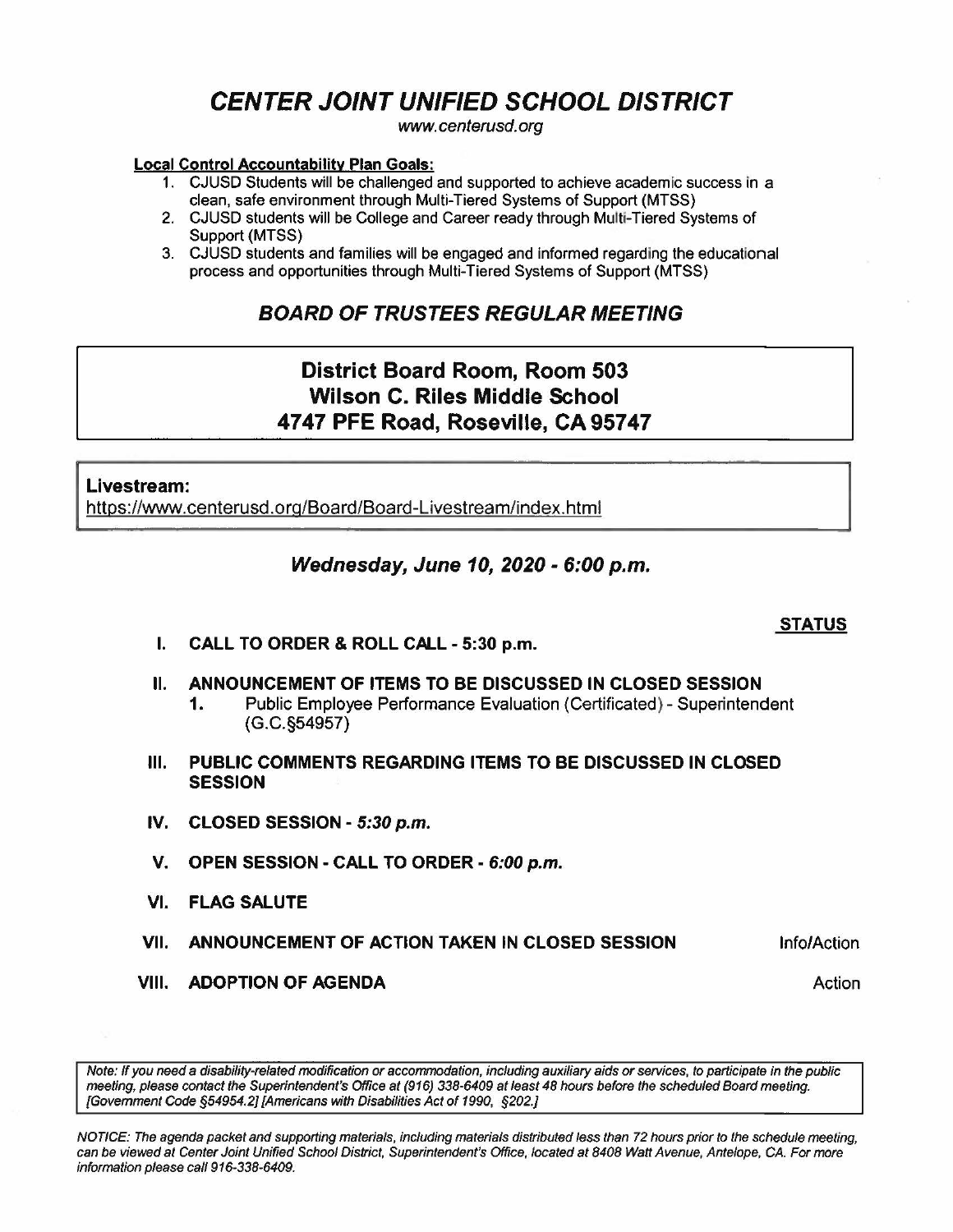| IX.                              | 1.<br>2.   | <b>ORGANIZATION REPORTS</b> (3 minutes each)<br><b>CUTA - Venessa Mason, President</b><br><b>CSEA - Marie Huggins, President</b>                                                                                                                                                                                                                                                                                                                                         | Info                       |
|----------------------------------|------------|--------------------------------------------------------------------------------------------------------------------------------------------------------------------------------------------------------------------------------------------------------------------------------------------------------------------------------------------------------------------------------------------------------------------------------------------------------------------------|----------------------------|
| X.<br>Facilities & Op.           | 1.         | <b>COMMITTEE UPDATES</b> (8 minutes each)<br><b>Facilities Update - Craig Deason</b>                                                                                                                                                                                                                                                                                                                                                                                     | Info                       |
| XI.<br>Governance                | 1.         | <b>REPORTS/PRESENTATIONS (8 minutes each)</b><br>2020/21 School Year Planning Update                                                                                                                                                                                                                                                                                                                                                                                     |                            |
| XII.                             |            | <b>COMMENTS FROM THE AUDIENCE REGARDING ITEMS NOT ON</b>                                                                                                                                                                                                                                                                                                                                                                                                                 | <b>Public</b>              |
|                                  |            | <b>THE AGENDA</b><br>Anyone may address the Board regarding any item that is within the Board's subject matter<br>jurisdiction. However, the Board may not discuss or take action on any item which is not on<br>this agenda except as authorized by Government Code Section 54954.2. A speaker shall be<br>limited to 3 minutes (Board Policy 9323). All public comments on items listed on this agenda<br>will be heard at the time the Board is discussing that item. | <b>Comments</b><br>Invited |
| XIII.                            |            | <b>BOARD / SUPERINTENDENT REPORTS (10 minutes)</b>                                                                                                                                                                                                                                                                                                                                                                                                                       | Info                       |
| XIV.                             |            | <b>CONSENT AGENDA (5 minutes)</b><br>NOTE: The Board will be asked to approve all of the following items by a single vote, unless any<br>member of the Board asks that an item be removed from the consent agenda and considered and<br>discussed separately.                                                                                                                                                                                                            | Action                     |
| Governance                       | 1.         | Approve Adoption of Minutes from May 20, 2020 Regular Meeting                                                                                                                                                                                                                                                                                                                                                                                                            |                            |
| ↓                                | 2.         | Approve Resolution #22/2019-20: Resolution On Board Compensation For<br><b>Missed Meeting</b>                                                                                                                                                                                                                                                                                                                                                                            |                            |
| ↓                                | 3.         | Approve Resolution #27/2019-20: Delegation of Contracting Powers to the<br>Superintendent                                                                                                                                                                                                                                                                                                                                                                                |                            |
| Personnel                        | 4.<br>5.   | <b>Approve Classified Personnel Transactions</b><br><b>Approve Certificated Personnel Transactions</b>                                                                                                                                                                                                                                                                                                                                                                   |                            |
| Special Ed                       | 6.         | Approve MOU with Sacramento County Office of Education for Their Use of<br>CJUSD Facilities for SCOE Operated SDC Classes at Spinelli Elementary and<br><b>Riles MS</b>                                                                                                                                                                                                                                                                                                  |                            |
| Curr & Instr<br>Facilities & Op. | 7.<br>8.   | Approve 2020-2021 Designation of CIF Representatives to League<br>Approve Piggyback Purchase Order with Environplex for Modular Construction<br>Services for the Oak Hill Elementary School Kindergarten Classroom<br><b>Construction Project</b>                                                                                                                                                                                                                        |                            |
|                                  | 9.         | Approve Resolution #15/2019-20: E&I Cooperative Services Agreement for<br>Photocopier Equipment, Services, and Related Supplies Under Public Contract<br>Code Section 20118                                                                                                                                                                                                                                                                                              |                            |
| ↓                                | 10.        | Approve Professional Municipal Advisory Services Consultation Services<br>Contract with Caldwell Flores Winters, Inc.                                                                                                                                                                                                                                                                                                                                                    |                            |
| ↓                                | 11.        | Approve Resolution #26/2019-20: Making Environmental Findings in Connection<br>with the Oak Hill Elementary School Kindergarten Classroom Construction<br>Project                                                                                                                                                                                                                                                                                                        |                            |
|                                  | 12.        | Approve Resolution #25/2019-20: Resolution Establishing a Debt Policy for<br><b>Future Obligations Pursuant to Senate Bill 1029</b>                                                                                                                                                                                                                                                                                                                                      |                            |
| ↓                                | 13.        | Approve Resolution #24/2019-20: Resolution Appointing the Paying Agent and<br>Approving Certain Parameters and Actions in Connection with the Issuance and<br>Sale of the District's General Obligation Bonds, Election of 1991, Series 2020F,<br>General Obligation Bonds, Election of 2008, Series 2020A, and General<br>Obligation Refunding Bonds, Series 2020                                                                                                       |                            |
|                                  | 14.        | Approve Astro Paving, Inc. - District Office ADA Project                                                                                                                                                                                                                                                                                                                                                                                                                 |                            |
|                                  | 15.<br>16. | Approve Two Year Lease Agreement with Sacramento Employment and Training<br>Agency for Head Start Program at Dudley Elementary School<br>Approve Team One Networking, Inc. - ERATE Switch Upgrade 2020                                                                                                                                                                                                                                                                   |                            |
|                                  |            |                                                                                                                                                                                                                                                                                                                                                                                                                                                                          |                            |